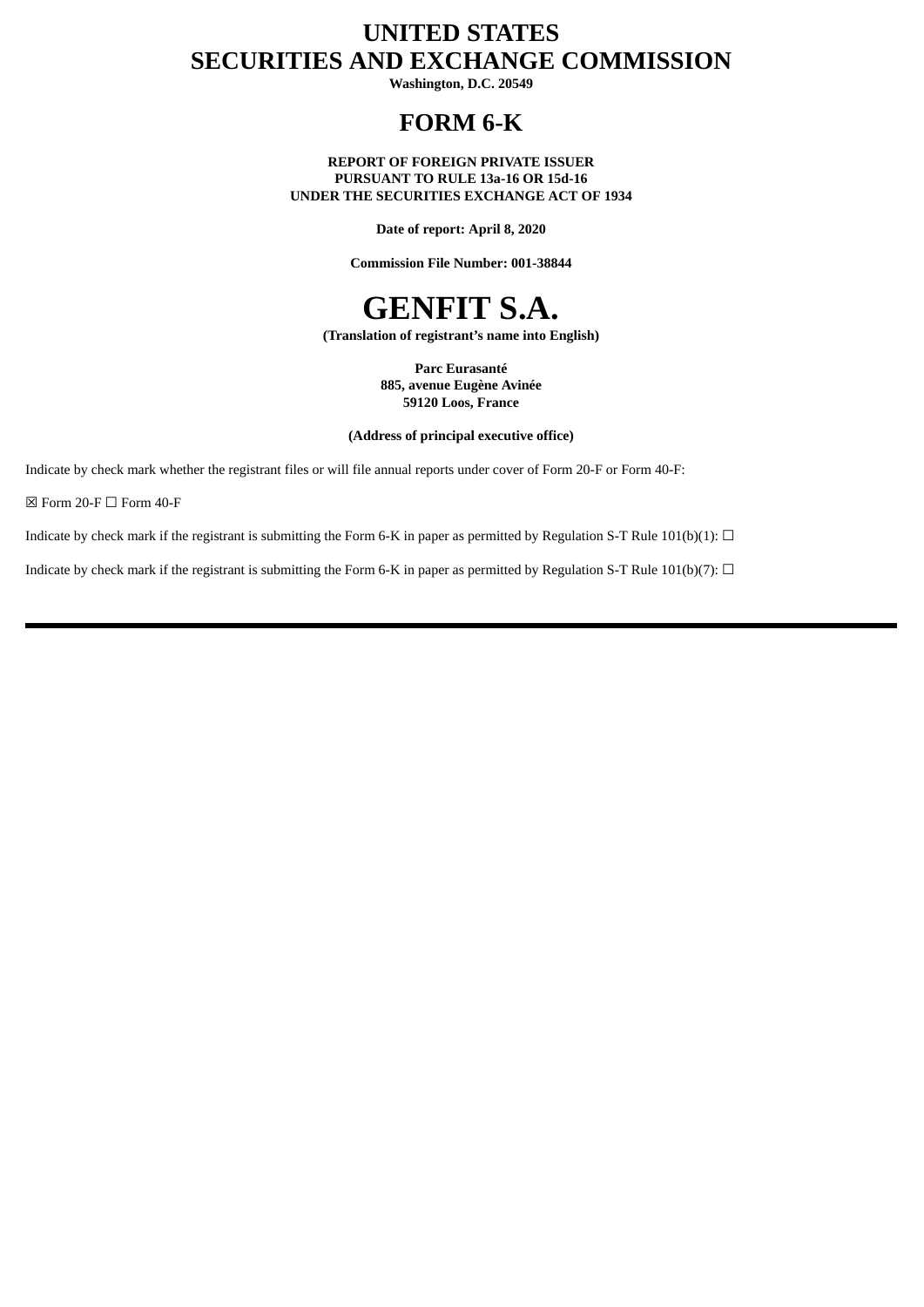[99.1](#page-3-0) Press [Release](#page-3-0) dated April 8, 2020.

**Exhibit Description**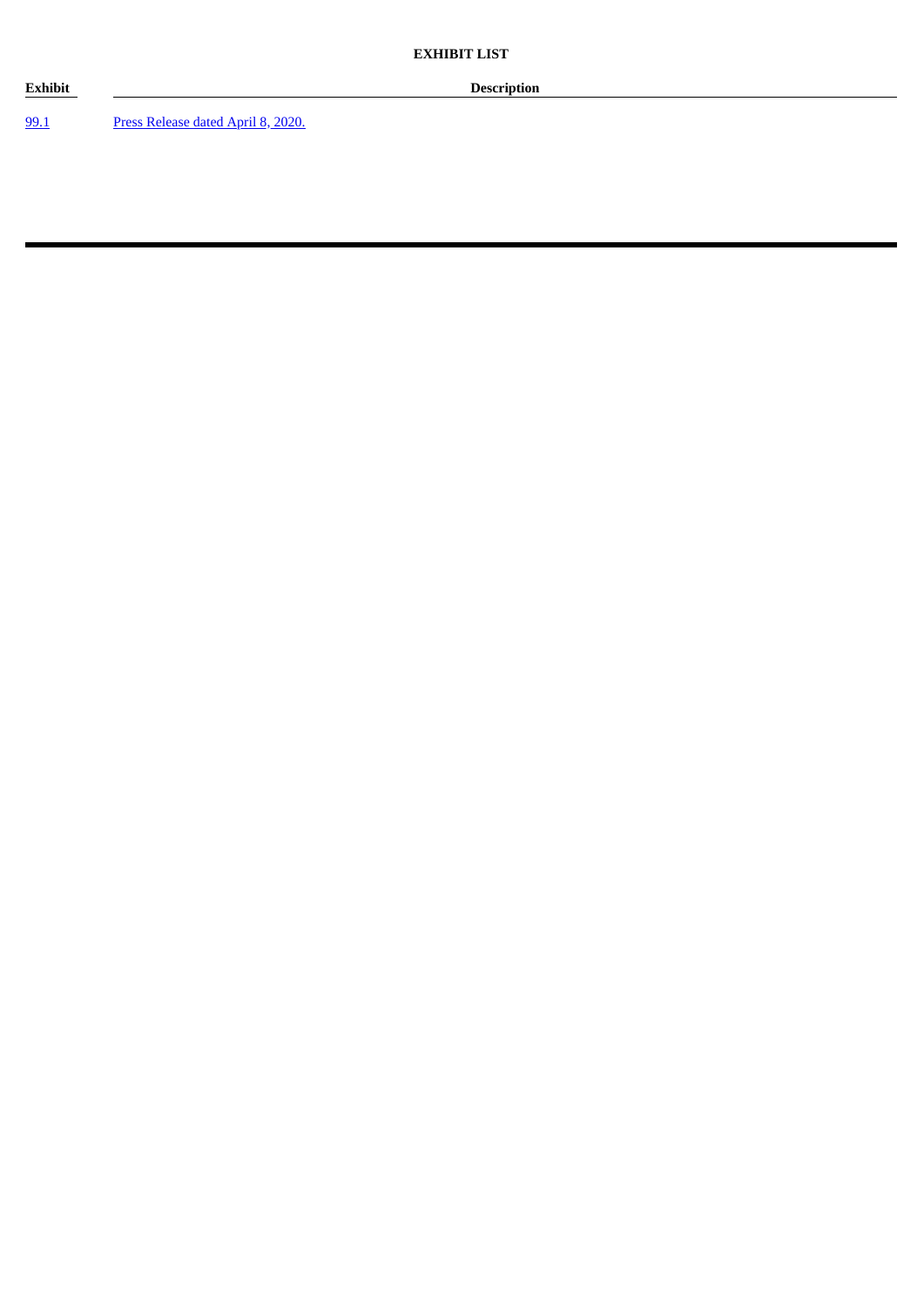#### **SIGNATURES**

Pursuant to the requirements of the Securities Exchange Act of 1934, the registrant has duly caused this report to be signed on its behalf by the undersigned, thereunto duly authorized.

#### **GENFIT S.A.**

Date: April 9, 2020 By: /s/ Pascal PRIGENT

Name: Pascal PRIGENT Title: Chief Executive Officer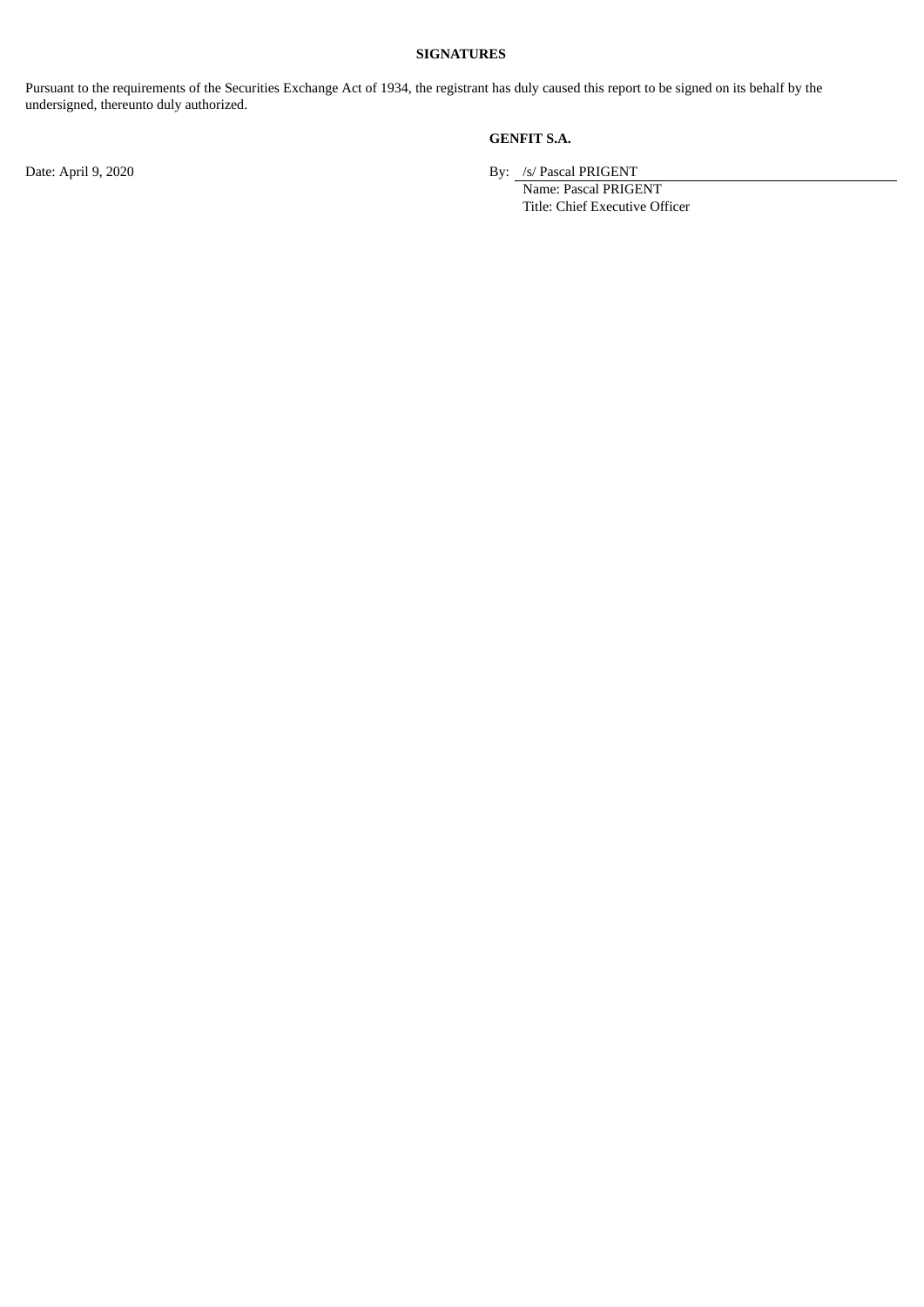- <span id="page-3-0"></span>**Topline interim results from Phase 3 clinical trial RESOLVE-IT expected by the end of May 2020**
- **Cash position of €277MM as of December 31, 2019 (vs €207MM as of December 31, 2018)**
- **Significant milestones achieved in 2019:**
	- **Release of full dataset from the successful Phase 2 clinical trial of elafibranor in PBC, leading to "Breakthrough Therapy" and "Orphan Drug" designations**
	- **Strategic partnership with Terns Pharmaceuticals for the development and commercialization of elafibranor in Greater China, and strategic R&D agreement (\$35MM upfront payment, and up to \$193MM in milestones payment)**
	- **Licensing agreement with LabCorp-Covance for NIS4, a non-invasive diagnostic tool for the identification of NASH patients with fibrosis**
	- **Global offering and U.S. IPO on Nasdaq, raising gross proceeds totaling \$155MM**
	- **Change in governance and strengthening of US footprint**
- **Conference call scheduled for April 9, 2020 at 8:00am EDT / 14:00 CEST**

**Lille (France), Cambridge (Massachusetts, United States), April 8, 2020** – GENFIT (Nasdaq and Euronext: GNFT), a latestage biopharmaceutical company dedicated to the discovery and development of innovative therapeutic and diagnostic solutions in metabolic and liver related diseases, today announced its annual financial results for the full year ended December 31, 2019. A summary of the consolidated financial statements is included below.

**Pascal Prigent, CEO of GENFIT**, commented: *"2019 has been a year of significant progress for GENFIT and, despite the current challenges due to the COVID-19 pandemic, 2020 is starting strong with a critical milestone coming up shortly.*

*We are targeting the end of May to communicate the interim results of RESOLVE-IT, our Phase 3 clinical trial in patients with non-alcoholic steatohepatitis (NASH). We locked the study database in February and are now adjusting the study protocol and statistical analysis plan following recent receipt of FDA insights. We are working with our CRO (Clinical Research Organization) partner to better understand the time needed to incorporate these changes, conduct the analyses, and execute thorough standard quality checks on both side – a process that could be impacted by the fast-evolving COVID-19 pandemic. We are eagerly anticipating these results and are hopeful that they will support that elafibranor is safe and efficacious for the treatment of NASH, a disease that is affecting millions of patients globally, who are currently without any approved treatments.*

*In 2019, GENFIT also presented positive results from our Phase 2 trial in patients with primary biliary cholangitis (PBC) at major international congresses, showing that elafibranor was significantly better than placebo for both primary and composite endpoints of the study. Elafibranor was awarded "breakthrough therapy" and "orphan drug" designations from the FDA and EMA/FDA, respectively. PBC is a disease where there is still significant unmet medical need, and thus we are committed to the development of elafibranor for this indication. GENFIT also furthered the development of NIS4, our non-invasive diagnostic tool for use in identifying NASH with fibrosis patients who are at risk for progression and who may benefit from treatment. This past year, NIS4 became available for use in clinical research through our partner Labcorp-Covance and has been selected by several sponsors to assist with patient identification and recruitment for NASH clinical trials.*

*Beyond clinical development, 2019 was a year of important commercial activity. GENFIT signed two major deals: one with LabCorp-Covance for the development of NIS4, and secondly with Terns Pharmaceuticals for both the licensing rights of elafibranor in Greater China and an ambitious R&D partnership. We also continued to strengthen our commercial team, through the hiring of new marketing talents and by partnering with leading consultancies. Together, we executed several market research and payer research studies providing valuable insight on needs and expectations of patients, healthcare professionals and payers.*

*Earlier in the year, we solidified our foothold in the U.S. with a successful global offering and Nasdaq initial public offering (IPO) raising gross proceeds of \$155MM. Our balance sheet was further bolstered with a \$35MM upfront payment from Terns Pharmaceuticals and we finished 2019 with a cash position of €277MM. In September, I had the pleasure of stepping into a new role as CEO with co-founder Jean-François Mouney choosing to transition to full-time leadership as Chairman of the Board, and GENFIT expanded our Executive Committee with the recruitment of a new CMO and the promotion of our Head of Diagnostic business unit. Combined with the relocation of our COO, Dean Hum, to our Cambridge, Massachusetts office, roughly half of our leadership team is now based in the U.S.*

*GENFIT, similar to many biotechnology companies, is affected by the COVID-19 pandemic. The RESOLVE-IT extension phase remains on-going with a few adjustments to protect our patients but, as recently communicated, the remainder of our clinical programs have been put on hold. It is still too early to accurately assess the impact these operational delays will have on our regulatory timelines for NASH, but at this stage, we estimate the timelines to shift by one to two quarters and expect to file the NDA for elafibranor in NASH in 1H21."*

#### **Financial results**

**\***

**Key figures (consolidated)**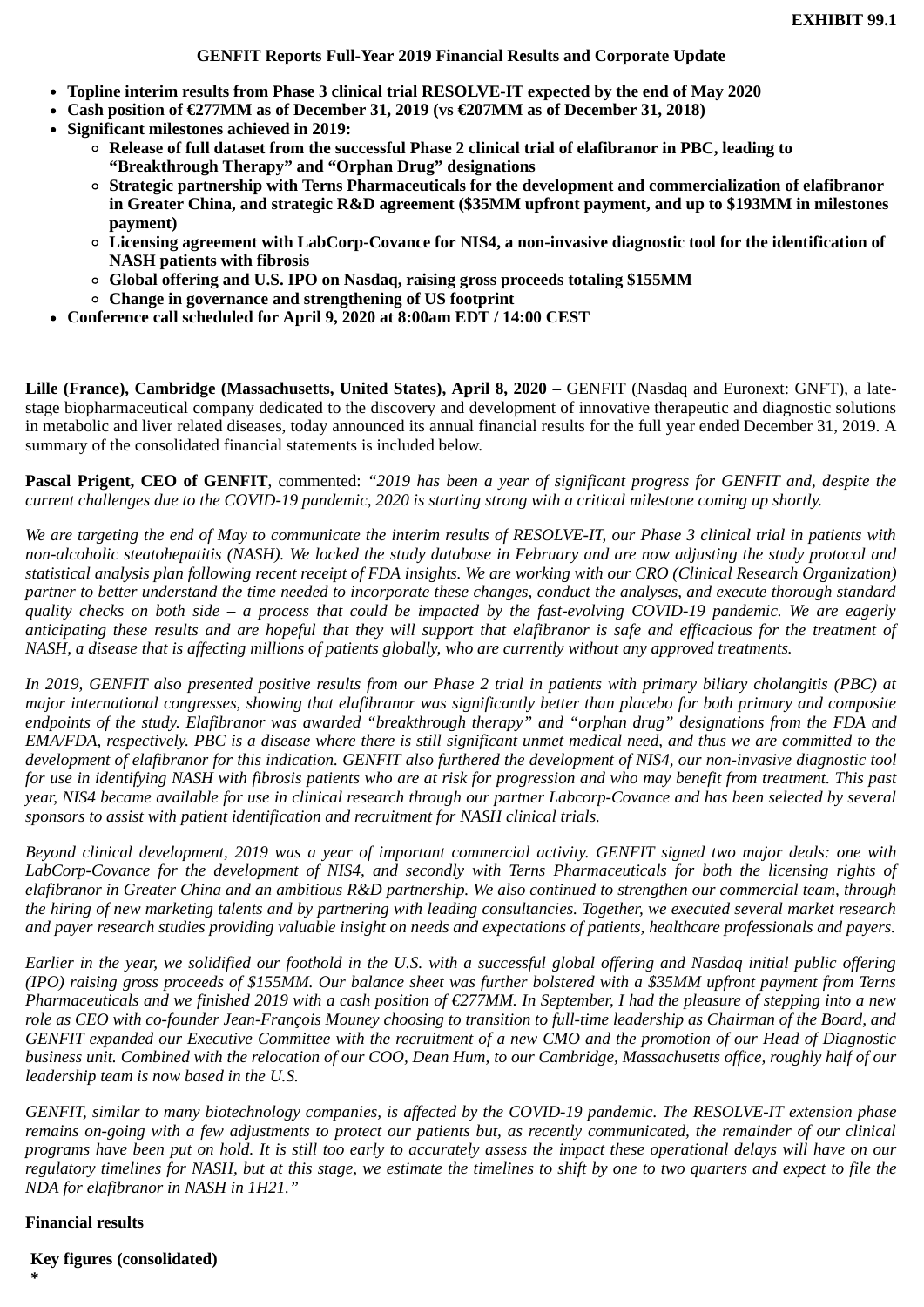| $(\epsilon$ thousands, except earnings per share data) |              |              |  |
|--------------------------------------------------------|--------------|--------------|--|
|                                                        | Dec 31, 2018 | Dec 31, 2019 |  |
| <b>Revenues and other</b>                              |              |              |  |
| incomes                                                | 7 494        | 40 961       |  |
| R&D expenditure                                        | (67024)      | (66 170)     |  |
| General and administrative                             | (9076)       | (17265)      |  |
| expenses                                               |              |              |  |
| Commercial and marketing                               | (717)        | (13708)      |  |
| expenses                                               |              |              |  |
| Other operating expenses                               | (162)        | (1649)       |  |
| <b>Operating loss</b>                                  | (69484)      | (57832)      |  |
| Financial income                                       | 728          | 5 2 2 1      |  |
| Financial expenses                                     | (11118)      | (13110)      |  |
| <b>Financial loss</b>                                  | (10391)      | (7889)       |  |
| Net loss before tax                                    | (79875)      | (65721)      |  |
| Income tax benefit                                     | 354          | 576          |  |
| <b>Net loss</b>                                        | (79521)      | (65144)      |  |
| <b>Basic and diluted loss per</b>                      | (2.55)       |              |  |
| share $(\epsilon)$                                     |              | (1.76)       |  |
| <b>Cash and cash</b>                                   | 207 240      | 276 748      |  |
| equivalents                                            |              |              |  |

\* Financial statements are not audited. The audit procedures by the Statutory Auditors are underway. The Group adopted IFRS 16 Leases for the first time on January 1, 2019

#### *Revenues and other incomes*

The main contributor to our revenue stream was the \$35MM upfront payment received from Terns Pharmaceuticals for the licensing rights of elafibranor in NASH and PBC in Greater China.

#### *Operating results and expenses*

- R&D expenditures were stable and aligned with our sustained effort to progress both clinical trials and R&D activities in the diagnostic field.
- The main driver behind the increased level of expenditures is the ambitious market access, commercial and marketing plan designed to support our Launch Excellence program which is currently driven by an expanding team of internal experts and external consultants.

#### *Cash position*

Cash position of  $\epsilon$ 277MM, increased versus last year, thanks to the global financing and U.S. IPO on Nasdaq in March 2019, and the upfront payment received by Terns Pharmaceuticals in July 2019.

#### **2020 Outlook**

#### *Clinical and regulatory update*

- The announcement of the Phase 3 RESOLVE-IT interim results is now expected by the end of May. We will disclose topline results on the primary efficacy endpoint (the resolution of NASH without worsening of fibrosis), the key secondary endpoints (the improvement of fibrosis, and the recently elevated metabolic parameters) and safety. We anticipate presenting these data at one of the major hepatology congresses in the second part of the year pending confirmation of dates.
- All other clinical trials have been paused or postponed due to the COVID-19 pandemic, but will resume as soon as the situation allows clinical centers to ensure safety for patients and healthcare providers. All supporting activities pertaining to continuation of ongoing studies or the initiation of new studies will continue in order to minimize potential delays when the pandemic crisis subsides. As the situation evolves, further guidance will be provided on the following programs currently on-hold:
	- Phase 3 clinical trial evaluating elafibranor in PBC;
	- Phase 2 clinical trials evaluating potential synergies between elafibranor and antidiabetic drugs from the GLP-1 agonist class, and from the SGLT2 inhibitor class;
	- Phase 2 clinical trial evaluating elafibranor in pediatric patients with NASH;
	- Phase 2 clinical trial evaluating elafibranor's efficacy on liver fat composition in patients with NAFLD, a known precursor for NASH;
	- Phase 1 clinical trials required for the NASH NDA dossier, which include pharmacokinetic, food effect and bioequivalence studies;
	- Phase 2 clinical trial evaluating NTZ in fibrosis.
- NIS4 development will continue, aiming for FDA submission of the IVD (*In Vitro Diagnostic*) in 1H21.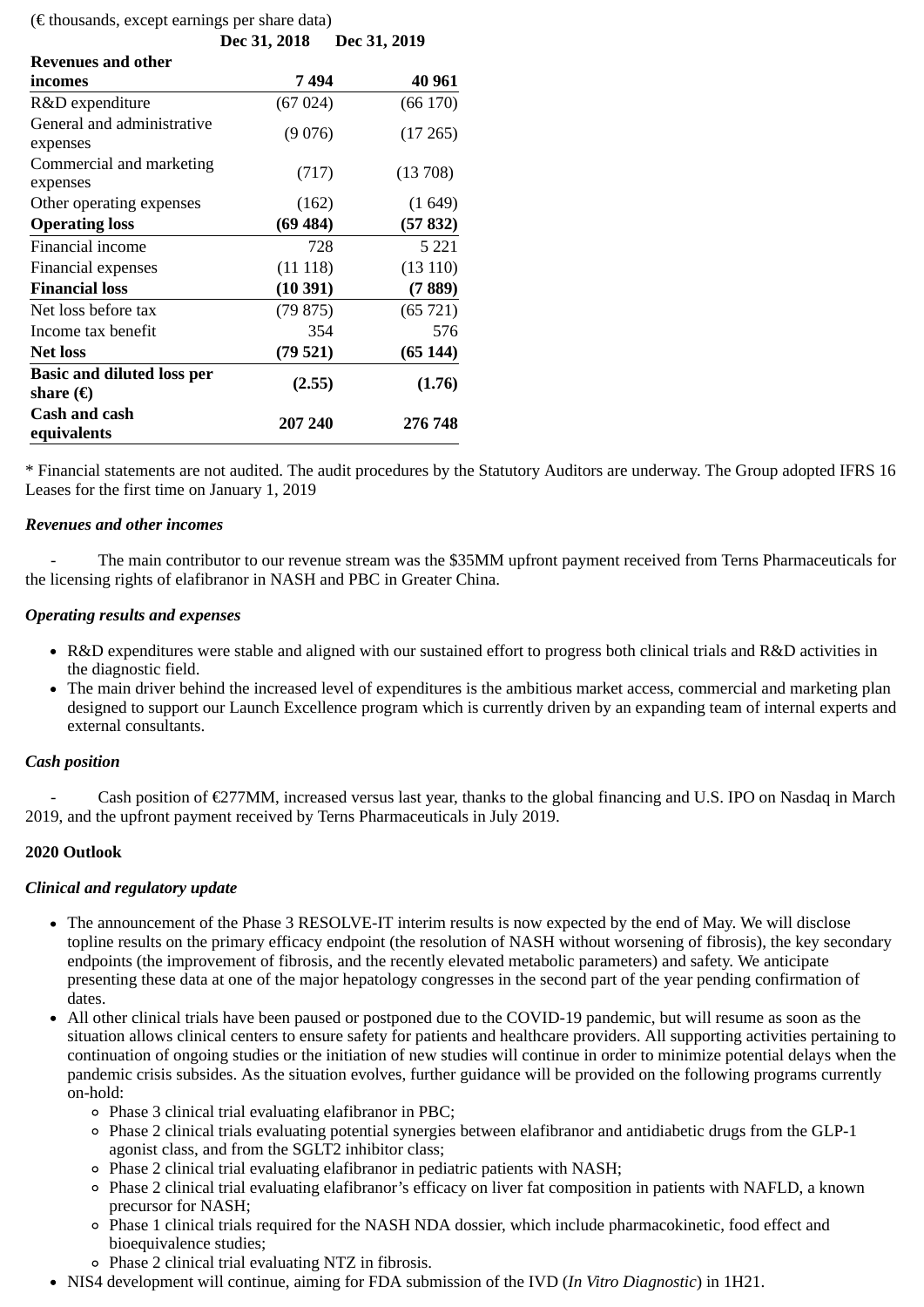#### *Commercial update*

- Assuming positive Phase 3 RESOLVE-IT interim results for elafibranor in NASH, GENFIT will:
	- $\circ$  prepare the full dossier for the NDA submission now targeted in 1H21;
	- consolidate its global market access and commercial strategy for elafibranor in NASH, capitalizing on the valuable insights gained from the extensive market research effort initiated in 2019, to shape the market and optimize potential sales uptake at the time of launch;
- NIS4 technology will continue to be deployed in the clinical research field through our commercial partner LabCorp-Covance, and expansion plans are underway, with a goal to commercialize this technology as a Laboratory Developed Test (LDT) beyond the clinical research environment. This 2H20 expected roll-out is considered as an essential step aimed at developing the recognition of the NIS4 technology, within the KOL community, and ahead of the IVD FDA submission.

#### *Financial update*

- GENFIT does not provide guidance on expected cash burn and anticipated cash runway. Expenditures in 2020 will strongly depend on the nature of the topline results from the RESOLVE-IT Phase 3 clinical trial, which remain unknown as of today.

#### **2019 Key Highlights**

#### *Clinical and regulatory milestones*

#### **·Investigation of elafibranor in NASH**

- In May and November, GENFIT announced Data and Safety Monitoring Board (DSMB) recommendations for the continuation of the Phase 3 RESOLVE-IT study of elafibranor in NASH without modification following their review at 36 and 42-months, respectively;
- In May, GENFIT announced the initiation of a combination therapy clinical program in NASH to investigate elafibranor as a backbone in combination with a GLP-1 agonist and in combination with an SGLT-2 inhibitor. The metabolic mechanisms of elafibranor (a PPAR alpha/delta agonist) and the mechanisms of other therapies may provide additive or synergistic effects by addressing the underlying drivers of NASH progression;
- In early June, GENFIT launched a Phase 2 trial to evaluate elafibranor's activity on hepatic lipid composition for NAFLD. The study is designed to explore how elafibranor's pluripotent PPAR alpha and delta mechanism of action, could be beneficial by improving quantity and quality of fat in the liver, specifically targeting the more harmful, lipotoxic fat subtypes that buildup in NAFLD and drive progression to NASH.

#### **·Investigation of elafibranor in PBC**

- In April, at EASL ILC, GENFIT presented detailed data from the Phase 2 clinical trial of elafibranor in PBC, showing a reduction in alkaline phosphatase (ALP) of 52% (80mg) and 44% (120mg) when compared to placebo (p<0.001). In addition, elafibranor demonstrated a statistically significant response rate of 67% (80mg, p=0.002) and 79% (120mg, p<0.001) versus 6.7% (placebo) on the composite endpoint previously used for regulatory approval of the current second line treatment. Elafibranor was associated with significant improvements in cholestatic markers, reduction on immune/inflammation markers, decrease in bile acid precursors, and improvement in metabolic markers. Additional data also suggested potential improvement in pruritus, which will be further evaluated in a Phase 3 study. The Phase 2 efficacy and safety data are supportive of longer-term, larger scale studies in patients with PBC;
- In April, the FDA granted elafibranor "Breakthrough Therapy" designation for the treatment of PBC in adults with inadequate response to UDCA, and in July the FDA and EMA granted elafibranor "Orphan Drug" designation for PBC.

#### **·NIS4**

At AASLD, in November 2019, GENFIT presented new data suggesting that NIS4 was able to outperform other noninvasive diagnostics in identifying NASH with fibrosis in people with type 2 diabetes, a known risk-factor for NASH.

#### *Commercial milestones*

- In January 2019, GENFIT announced a licensing agreement with LabCorp-Covance to expand access to its NIS4 technology for the identification and monitoring of patients with NASH and fibrosis for the clinical research market. NIS4, a non-invasive blood-based tool, is now utilized by LabCorp-Covance in their clinical research setting for the identification of patients with NASH and fibrosis (NAS>4, F>2), to optimize patient enrollment in clinical trials;
- In late June, GENFIT announced a \$228MM strategic partnership deal with Terns Pharmaceuticals for the development and commercialization of elafibranor for the treatment of NASH and PBC in Greater China. GENFIT received a \$35MM upfront payment from Terns, and is eligible to receive up to \$193MM in potential clinical, regulatory, and commercial milestone payments, as well as mid-teen percentage royalties on sales in the territory.

#### *Governance and organizational evolution*

#### **·Leadership**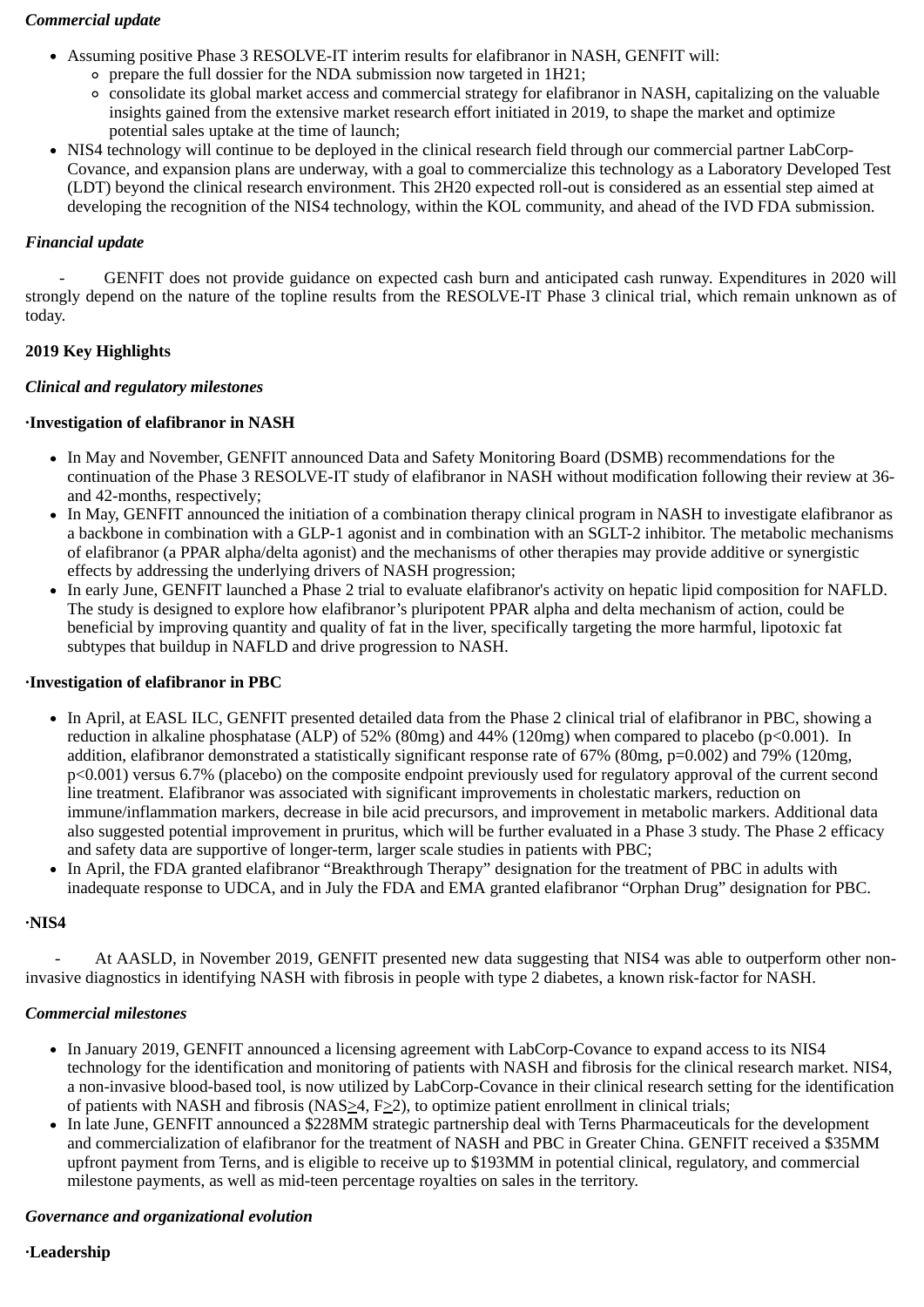- In September, GENFIT announced the appointment of Pascal Prigent as CEO, and Jean-François Mouney's decision to transition to full-time Chairman of the Board. The team also added Dr. Carol L. Addy as Chief Medical Officer, based in Cambridge, Massachusetts;
- Later in September, GENFIT announced the appointments of Dr. Dean Hum as President of GENFIT Corp. and Dr. Suneil Hosmane as Head of Global Diagnostics, both based at GENFIT's U.S. headquarters in Cambridge, Massachusetts.

#### **·Corporate headcount growth**

In 2019, GENFIT's global headcount increased from 148 to 194 employees, through new department creation and expansion of existing teams: market access, commercial, medical affairs, pharmacovigilance, etc.

#### **Conference Call on April 9, 2020 at 8:00 AM EDT / 14:00 CEST**

- GENFIT will host a Full-Year 2019 Financial Results and Corporate Update conference call on Thursday, April 9, 2020 at 8:00 AM EDT/14:00 CEST. The conference call will be accessible on the investor page of our website, under the events section at https://ir.genfit.com/ or by calling 877-407-9167 (toll-free U.S. and Canada), 201-493-6754 (international) or 0 800 912 848 (France) five minutes prior to the start time (no passcode needed). A replay will be available shortly after the call.

#### **APPENDICES**

#### **Consolidated Statement of Financial Position\***

| $(in \in$ thousands)                     |            |                |
|------------------------------------------|------------|----------------|
|                                          | 2018/12/31 | 2019/12/31     |
| <b>Current assets</b>                    |            |                |
| Cash and cash equivalents                | 207 240    | 276 748        |
| Current trade and other receivables      | 8 7 9 4    | 12 0 33        |
| Other current assets                     | 2078       | 1968           |
| Inventories                              | 4          | $\overline{4}$ |
| Total - Current assets                   | 218 116    | 290 753        |
| <b>Non-current assets</b>                |            |                |
| Intangible assets                        | 796        | 920            |
| Property, plant and equipment            | 7 7 6 4    | 16 453         |
| Non-current trade and others receivables | 1 4 8 9    | $\Omega$       |
| Other non-current financial assets       | 1 3 1 3    | 1 7 2 7        |
| Deferred tax assets                      | $\theta$   | $\Omega$       |
| Total - Non-current assets               | 11 3 62    | 19 099         |
| <b>Total - Assets</b>                    | 229 478    | 309 853        |
|                                          |            |                |
| SHAREHOLDERS' EQUITY AND LIABILITIES     | As of      |                |
| (in $\epsilon$ thousands)                | 2018/12/31 | 2019/12/31     |

| <b>Current liabilities</b>             |         |         |
|----------------------------------------|---------|---------|
| Current convertible loans              | 1 3 1 2 | 1 3 1 2 |
| Other current loans and borrowings     | 1848    | 3 0 6 5 |
| Current trade and other payables       | 35 974  | 36 917  |
| Current deferred income and revenue    |         | 139     |
| Current provisions                     | 112     | 2 0 6 1 |
| Total - Current liabilities            | 39 248  | 43 4 95 |
| <b>Non-current liabilities</b>         |         |         |
| Non-current convertible loans          | 159 176 | 164 142 |
| Other non-current loans and borrowings | 7 2 5 5 | 15 100  |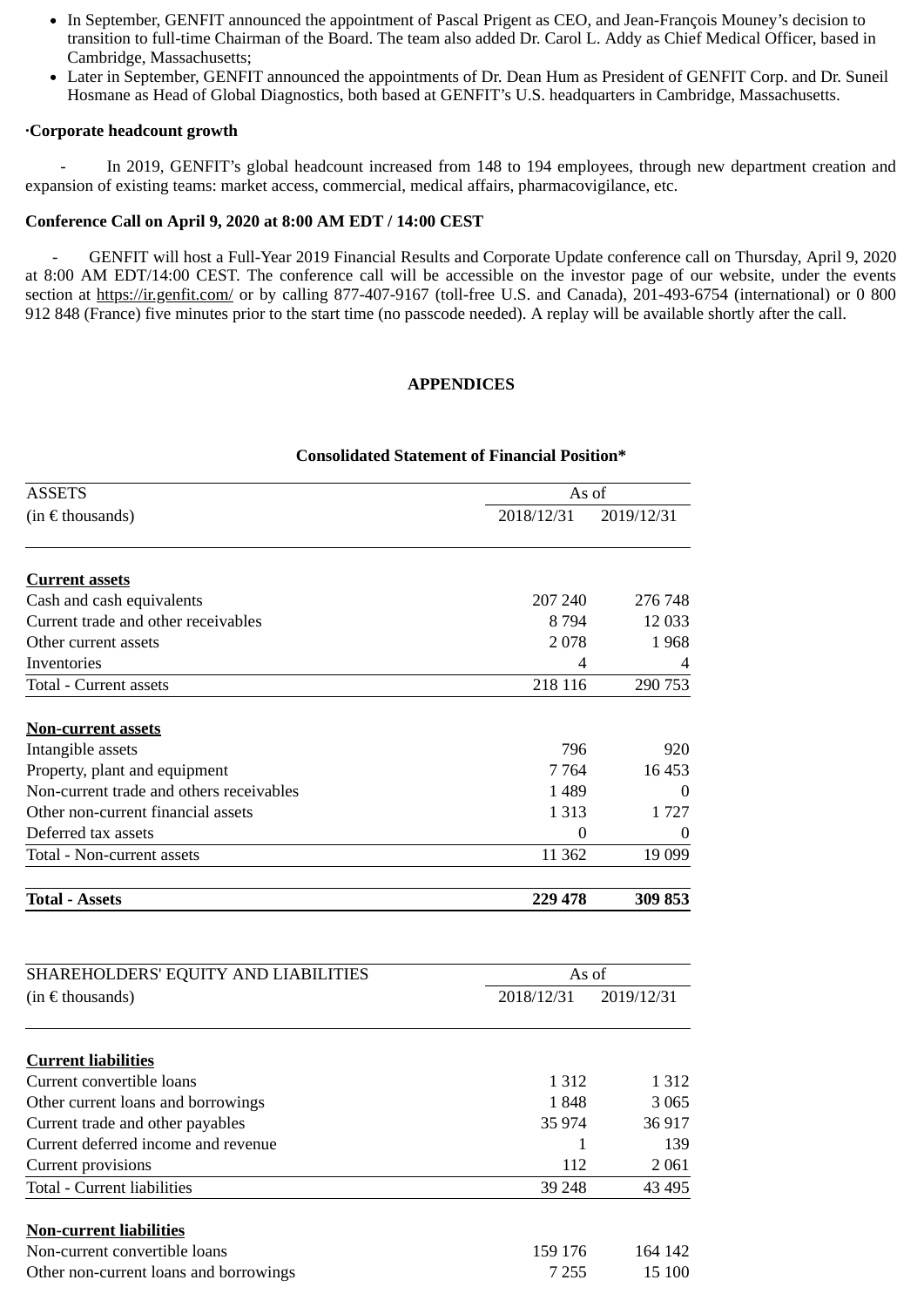| Non-current trade and other payables       | (0)       | 450       |
|--------------------------------------------|-----------|-----------|
| Non-current employee benefits              | 1 085     | 1 4 0 8   |
| Deferred tax liabilities                   | 1 773     | 1 1 9 3   |
| Total - Non-current liabilities            | 169 291   | 182 293   |
| <b>Shareholders' equity</b>                |           |           |
| Share capital                              | 7 796     | 9 7 1 5   |
| Share premium                              | 251 554   | 377 821   |
| Accumulated deficit                        | (158 897) | (238 340) |
| Currency translation adjustment            | 6         | 14        |
| Net loss                                   | (79521)   | (65144)   |
| Total shareholders' equity - Group share   | 20 939    | 84 065    |
| Non-controlling interests                  | $\Omega$  | $\theta$  |
| Total - Shareholders' equity               | 20 9 39   | 84 065    |
| Total - Shareholders' equity & liabilities | 229 478   | 309 853   |

\* Financial statements are not audited. The audit procedures by the Statutory Auditors are underway The Group adopted IFRS 16 Leases for the first time on January 1, 2019

**Statement of Operations\***

|                                                           | Year ended |            |
|-----------------------------------------------------------|------------|------------|
| (in $\epsilon$ thousands, except earnings per share data) | 2018/12/31 | 2019/12/31 |
| <b>Revenues and other income</b>                          |            |            |
| Revenue                                                   | 69         | 30 839     |
| Other income                                              | 7425       | 10 122     |
| Revenues and other income                                 | 7494       | 40 961     |
| <b>Operating expenses and other operating income</b>      |            |            |
| (expenses)                                                |            |            |
| Research and development expenses                         | (67024)    | (66170)    |
| General and administrative expenses                       | (9076)     | (17265)    |
| Marketing and market access expenses                      | (717)      | (13708)    |
| Other operating income (expenses)                         | (162)      | (1649)     |
| <b>Operating loss</b>                                     | (69484)    | (57832)    |
| Financial income                                          | 728        | 5 2 2 1    |
| Financial expenses                                        | (11118)    | (13110)    |
| <b>Financial loss</b>                                     | (10391)    | (7889)     |
| Net loss before tax                                       | (79875)    | (65721)    |
| Income tax benefit                                        | 354        | 576        |
| <b>Net loss</b>                                           | (79521)    | (65144)    |

\* Financial statements are not audited. The audit procedures by the Statutory Auditors are underway The Group adopted IFRS 16 Leases for the first time on January 1, 2019

### **Statement of Cash Flows\***

|                      | Year ended | Year ended |
|----------------------|------------|------------|
| $(in \in$ thousands) | 31/12/2018 | 31/12/2019 |
|                      |            |            |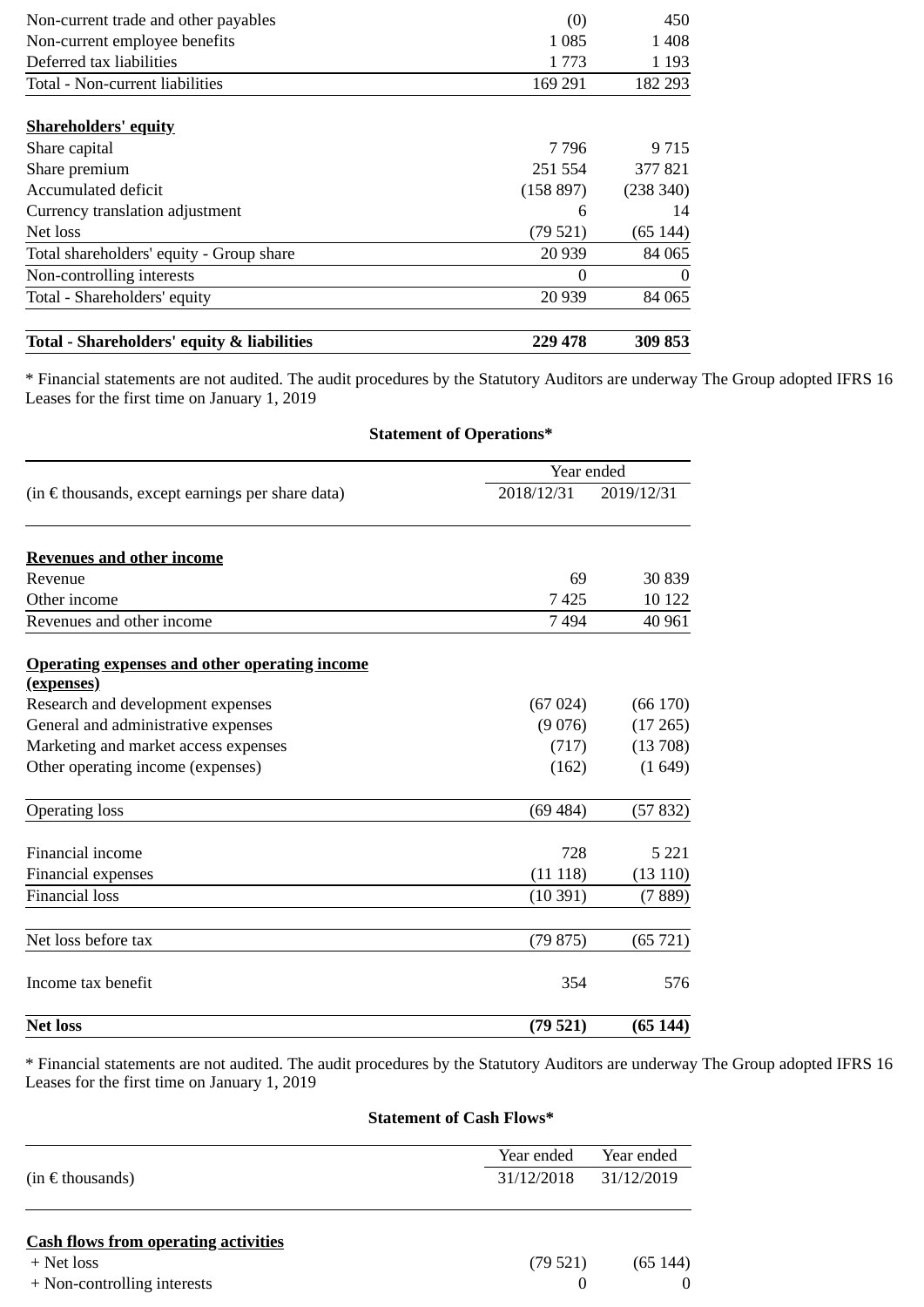| <b>Reconciliation of net loss to net cash used in operating</b>           |                  |                  |
|---------------------------------------------------------------------------|------------------|------------------|
| <b>activities</b>                                                         |                  |                  |
| Adjustments for:                                                          |                  |                  |
| + Amortization                                                            | 1819             | 3 2 6 3          |
| + Depreciation and impairment charges                                     | (208)            | 2 143            |
| + Expenses related to share-based compensation                            | 787              | 1657             |
| - Gain on disposal of property, plant and equipment                       | (2)              | (19)             |
| + Net finance expenses                                                    | 10 971           | 11 4 37          |
| + Income tax expense                                                      | (354)            | (576)            |
| + Other non-cash items                                                    | 0                | (83)             |
| Operating cash flows before change in working capital                     | (66507)          | (47324)          |
| <b>Change in:</b>                                                         |                  |                  |
| Decrease / (increase) in inventories                                      | (0)              | 0                |
| Increase in trade receivables and other assets                            | (724)            | (1640)           |
| Increase in trade payables and other liabilities                          | 11 056           | 1 2 8 4          |
| Change in working capital                                                 | 10 3 32          | (356)            |
|                                                                           | 93               | $\boldsymbol{0}$ |
| Income tax paid                                                           |                  |                  |
| Net cash flows used in operating activities                               | (56081)          | (47680)          |
| <b>Cash flows from investment activities</b>                              |                  |                  |
| - Acquisition of property, plant and equipment                            | (2938)           | (2 030)          |
| + Proceeds from disposal of property, plant and equipment                 | 3                | 2 5 1 7          |
| - Acquisition of financial instruments                                    | (1050)           | (160)            |
| + Proceeds from sale of financial instruments                             | 0                | O                |
| - Acquisition of subsidiary, net of cash acquired                         | $\boldsymbol{0}$ | $\overline{0}$   |
| Net cash flows provided by / (used in ) investment                        |                  |                  |
| activities                                                                | (3986)           | 327              |
| <b>Cash flows from financing activities</b>                               |                  |                  |
| + Proceeds from issue of share capital (net)                              | $\bf{0}$         | 126 486          |
| + Proceeds from subscription / exercise of share warrants                 | 37               | 43               |
| + Proceeds from new loans and borrowings net of issue                     |                  |                  |
| costs                                                                     | 1800             | $\theta$         |
| - Repayments of loans and borrowings                                      | (2000)           | (1884)           |
| - Financial interests paid (including finance lease)                      | (6351)           | (7785)           |
| Net cash flows provided by / (used in ) financing                         |                  |                  |
| activities                                                                | (6514)           | 116 860          |
| Increase / (decrease) in cash and cash equivalents                        | (66580)          | 69 508           |
| <b>Cash and cash equivalents at the beginning of the</b><br><u>period</u> | 273 820          | 207 240          |
| Cash and cash equivalents at the end of the period                        | 207 240          | 276 748          |
|                                                                           |                  |                  |

\* Financial statements are not audited. The audit procedures by the Statutory Auditors are underway The Group adopted IFRS 16 Leases for the first time on January 1, 2019

#### **ABOUT GENFIT**

GENFIT is a late-stage biopharmaceutical company dedicated to the discovery and development of innovative therapeutic and diagnostic solutions in metabolic and liver related diseases where there are considerable unmet medical needs, corresponding to a lack of approved treatments. GENFIT is a leader in the field of nuclear receptor-based drug discovery, with a rich history and strong scientific heritage spanning more than two decades. Its most advanced drug candidate, elafibranor, is currently being evaluated in a pivotal Phase 3 clinical trial ("RESOLVE-IT") as a potential treatment for NASH and GENFIT plans to initiate a Phase 3 clinical trial of elafibranor in patients with PBC. As part of GENFIT's comprehensive approach to clinical management